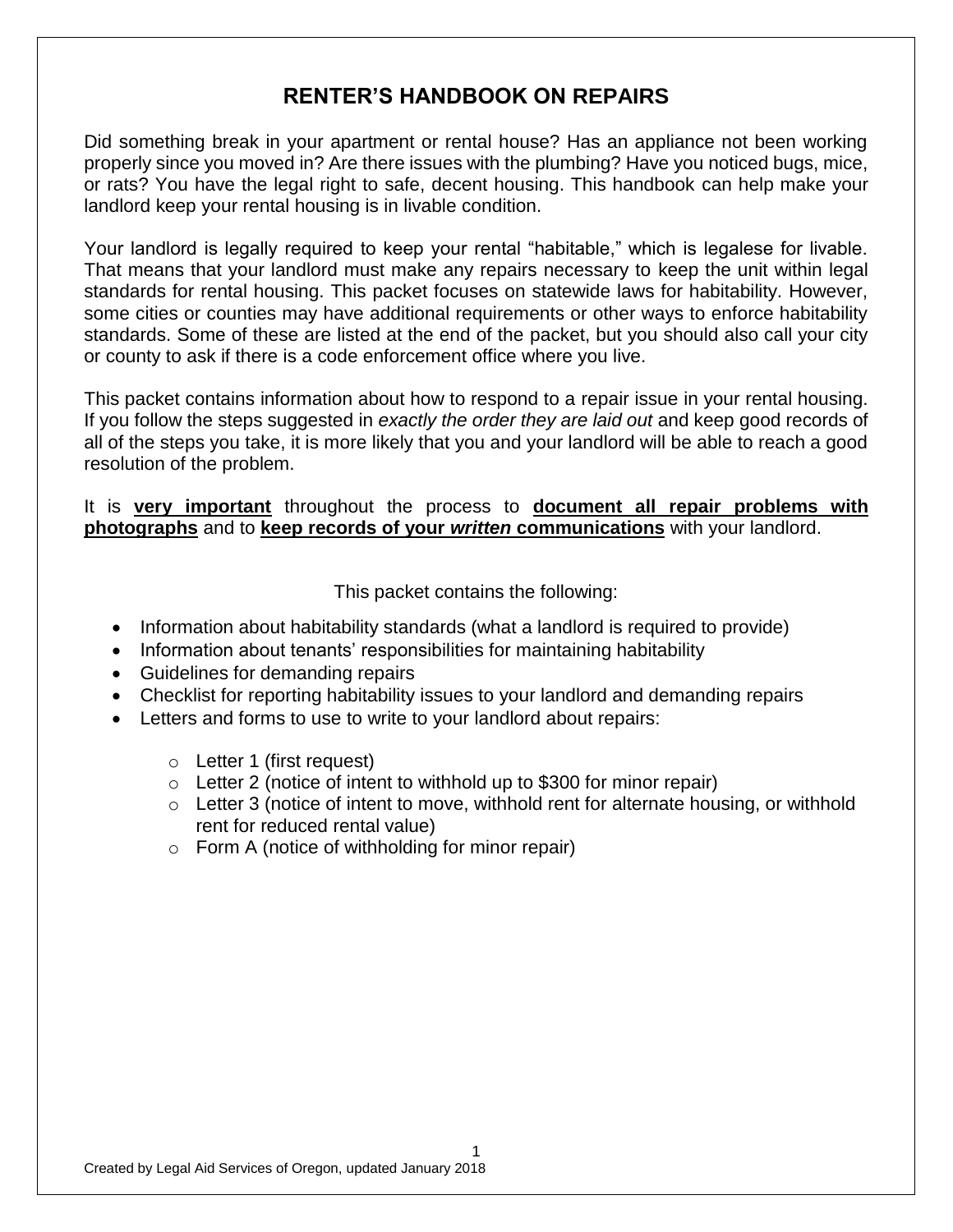### **HABITABILITY (LIVABILITY)**

- $\triangleright$  Oregon landlord-tenant law requires that the landlord maintain the rental property in "habitable" (livable) condition. The landlord is required to supply:
	- o Heat
	- o Working plumbing that is up to code
	- o Hot and cold running water
	- o Safe drinking water
	- o Gas and/or electricity in safe working order
	- o Light fixtures
	- o Locks for exterior doors
	- o Latches for windows
	- $\circ$  Effective waterproofing and weather protection of roof and exterior walls, including windows and doors
	- $\circ$  Building and common areas within the landlord's control are safe, clean, sanitary, and free from debris, filth, rubbish, garbage, rodents and vermin
	- o Floors, walls, ceilings, stairways and railings maintained in good repair
	- o A working smoke alarm or smoke detector, with working batteries if solely batteryoperated, provided at the beginning of any new tenancy
- $\triangleright$  If the landlord fails to supply any of the things in the list above, or fails to fix or replace any of the things in the list that break, a tenant has some important legal rights, including:
	- $\circ$  The right to break the lease, if the rental agreement is for a fixed term.
	- o The right to collect damages for reduced rental value.
	- o The right to vacate the unit and seek substitute housing.
	- $\circ$  If the unit is not habitable, the right to withhold rent.
- $\triangleright$  HOWEVER, the law requires that a tenant report any necessary repairs to the landlord before the tenant can exercise any of the tenant's rights.
- **► DO NOT**, under any circumstances, withhold any portion of the rent unless you have made a request for repairs *in writing*. If you withhold rent without making a written request first, you could lose your housing.
- If you do withhold rent, **hold on to it and keep it in a safe place**.
	- o **Do not** spend it on something else, unless it's related to your housing (like a motel).
	- o If that happens, **keep all receipts**.
	- o If you wind up going to court, you will need to prove that you withheld rent for a good reason, and that you had the money to pay the rent.
	- $\circ$  The judge may require you to give the withheld rent to the court to hold, so it's very important not to spend it.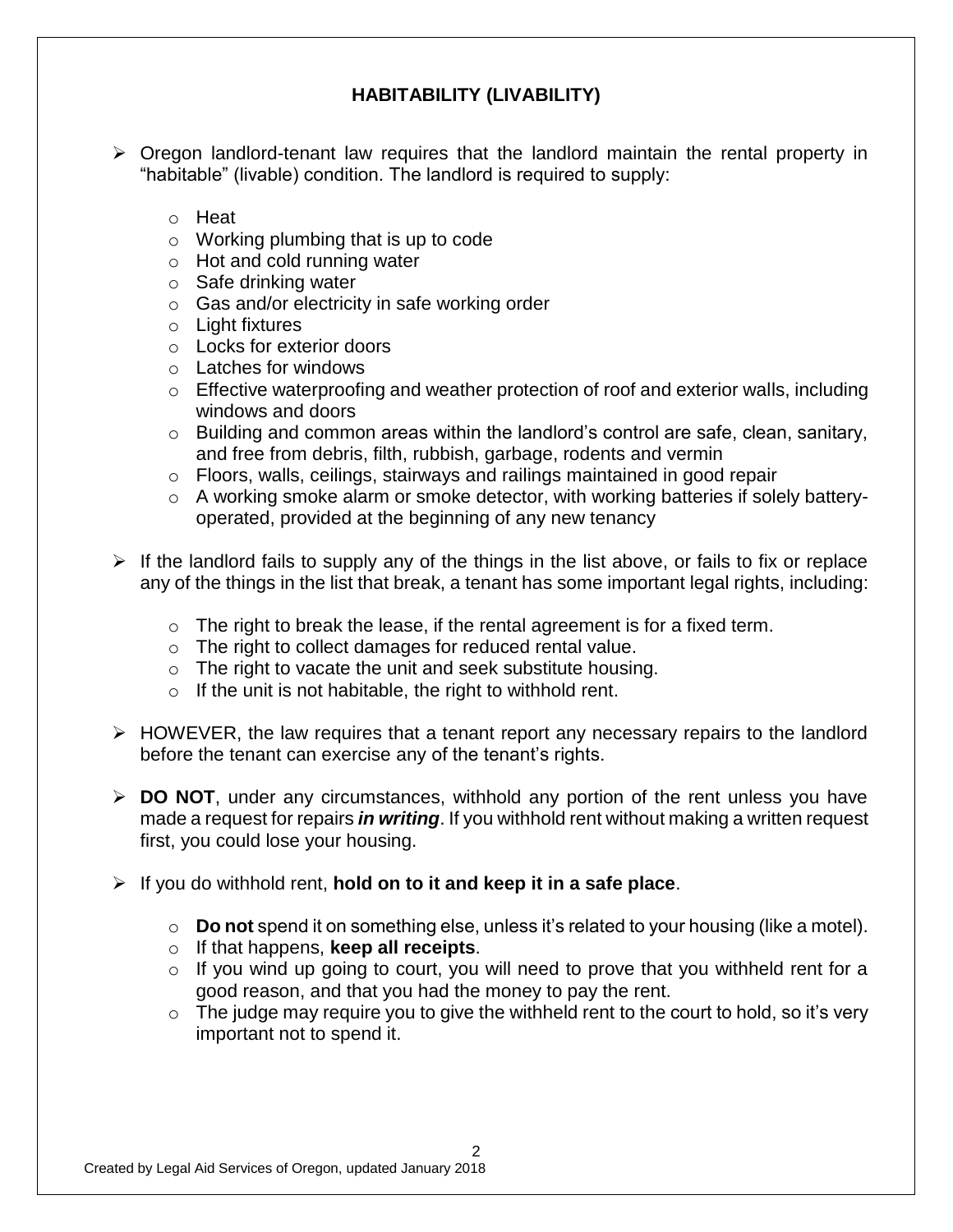#### **TENANTS' RESPONSIBILITIES FOR MAINTAINING HABITABILITY**

Oregon law also requires tenants to take responsibility for their rental. Tenants are required by law to do the following:

- $\triangleright$  Use all parts of the rented space in a reasonable way and for the purposes they were designed and intended.
- $\triangleright$  Keep all areas within the tenant's control (in other words, the area inside your house, apartment, or room and any yard, deck, porch, or outdoor area that belongs only to you, not to other tenants) clean and free from any buildup of garbage, junk, or other dirty or unsanitary items.
- $\triangleright$  Keep all areas within the tenant's control free from anything that could lead to rats, mice, roaches, or other infestations. This generally means to keep kitchen areas clean, keep food enclosed in containers, and make sure garbage and trash doesn't build up.
	- $\circ$  This can also mean that a tenant must take care not to bring anything into the rental that could be infested with bedbugs (or other pests such as fleas, roaches, rats, or mice). Be aware that if you bring in used furniture, clothing, or other items that turn out to be infested with bedbugs, your landlord may require you to pay the costs of extermination.
- $\triangleright$  Keep plumbing fixtures sinks, toilets, showers, bathtubs —as clean as possible.
- $\triangleright$  Use all appliances in a reasonable way and take care not to damage them.
- $\triangleright$  Test smoke detectors and/ or carbon monoxide detectors once a month. It's the tenant's responsibility to change the batteries on the smoke detectors.
	- $\circ$  Do not remove or tamper with a smoke alarm, smoke detector or carbon monoxide alarm.
- $\triangleright$  Tenants may not deliberately (on purpose) or negligently (carelessly) destroy, deface, damage, impair or remove any part of the rental or allow any other person to do so.

What this all means is that, if there is damage to the rental that is caused by the tenant, the tenant's children, or a guest of the tenant, the **landlord** must repair the damage, but the **tenant** must pay for it.

If you or someone in your household causes damage to the rental, you should report it to the landlord as soon as possible and explain how it happened. Expect that you may be required to pay some or all of the costs of repair.

If the landlord does charge for the repairs, you have a right to see all bills or receipts before paying.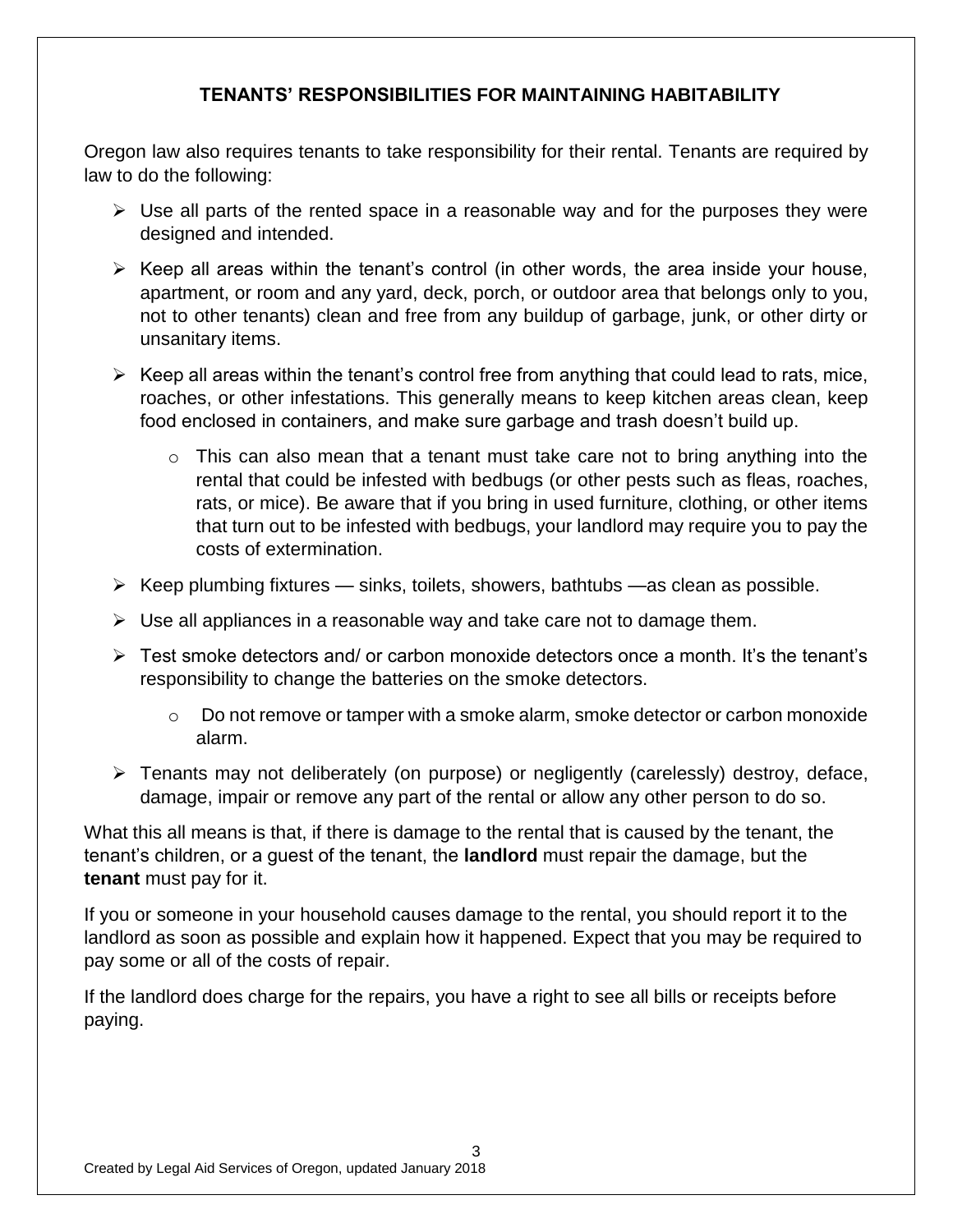#### **GUIDELINES FOR DEMANDING REPAIRS**

#### STEP 1: REPORT (Letter 1)

If your rental needs repairs, the first and most important step is to **TELL YOUR LANDLORD**. Don't assume that the landlord knows about the problem, and don't rely on a phone call or a text message to inform the landlord. If you live somewhere that has forms or online reporting for repairs, use those as well.

- $\triangleright$  For most repairs, you must report the problem to the landlord IN WRITING.
	- o You can call or text the landlord first, especially if it's an urgent problem like a plumbing leak, a broken window, or a problem with the electricity.
	- o But you **must** follow up with a written request for repairs.
	- o You **lose** many important legal rights if you fail to make a written request for repairs.
- To make a repair request in writing, you must write the landlord a **letter**, not an email or text. The letter doesn't have to be typed, but it must have a **date** on it, it must **state the repairs** you are requesting, and it must give the landlord a **deadline** to respond to the request. If the repair isn't an emergency, ten days to two weeks is a reasonable amount of time.
- $\triangleright$  There are sample letters included in this packet. Start with Letter 1. You can fill in the blanks or write your own version. Any letter that you send must include these elements:
	- Your name and address
	- Landlord's name and address
	- Date you're sending the letter
	- Specific information about the problem
	- Deadline for repairs at least ten days from the date of the letter.
- $\triangleright$  You can mail the letter or deliver it personally to the landlord.
- $\triangleright$  If you mail it, you MUST send it regular first class mail not registered or certified mail.
	- $\circ$  If you want proof that you mailed the letter, you can ask for a certificate of mailing from the post office at the time that you mail the letter.
- $\triangleright$  Be sure to keep a copy of the letter. You can take a picture of the letter with a cameraphone, if you have one.
- $\triangleright$  Take pictures of the problem and keep them in a safe place.
- $\triangleright$  After you send your landlord the written repair request, the landlord can enter to make the requested repairs **without giving you additional notice** for one week.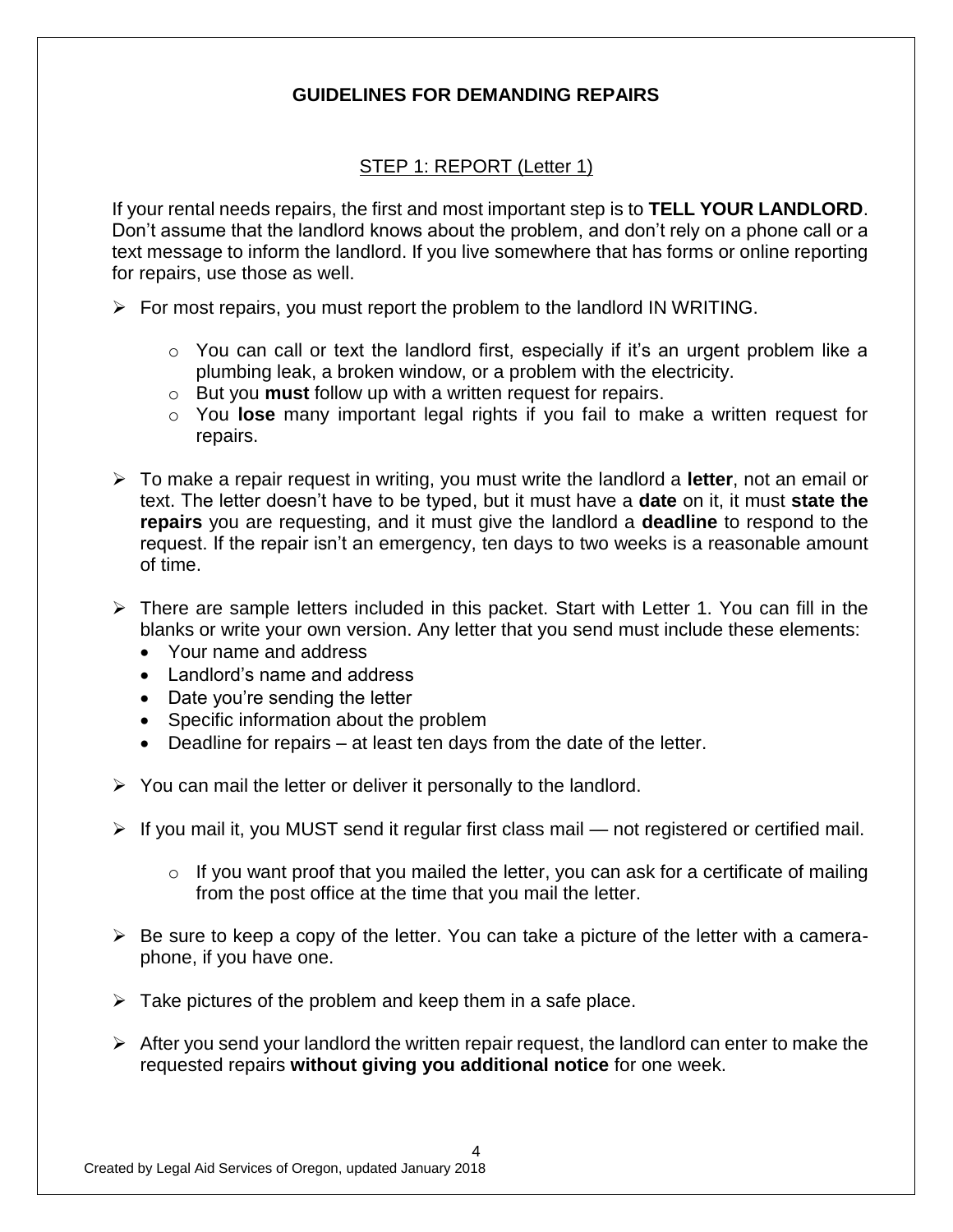#### STEP 2: FIX (Letter 2)

- $\triangleright$  If your landlord does not fix the problem on time, or if the repairs don't solve the problem, a tenant has some options. There are two kinds of repairs:
	- $\circ$  Minor repairs that cost less than \$300 to fix (something like a faulty light switch, a broken pane of glass in a window, or a leaky faucet).
	- $\circ$  Major repairs that affect a tenant's health or safety or the safety of the tenant's property.
- $\triangleright$  If your problem is something that you can pay a professional less than \$300 to fix, you can send your landlord Letter 2, included in this packet, to explain that you are going to pay for the repairs and deduct the cost from the rent. You can also write your own letter, but it must include the following information:
	- Your name and address
	- Landlord's name and address
	- Date you're sending the letter
	- Date of Letter 1
	- Specifics about the ongoing problem
	- Statement that you will deduct money from the rent to pay for repairs if the repairs are not complete within one week from the time you send Letter 2.
- You **cannot** make the repairs yourself you have to pay someone else to do it.
- $\triangleright$  You can deduct up to \$300 from the rent to pay for minor repairs, but first you must tell your landlord **in writing**. *You CANNOT legally deduct for repairs without telling your landlord in writing first.*
	- $\circ$  If you decide to deduct the cost of repairs from the rent, you should fill out and send Form A (included in this packet).
	- $\circ$  You also must give your landlord a receipt for any amount that you plan to deduct from the rent.
- $\triangleright$  The law on deductions for minor repairs is ORS 90.368.

Oregon landlord-tenant laws are online at https://www.oregonlegislature.gov/bills\_laws/ors/ors090.html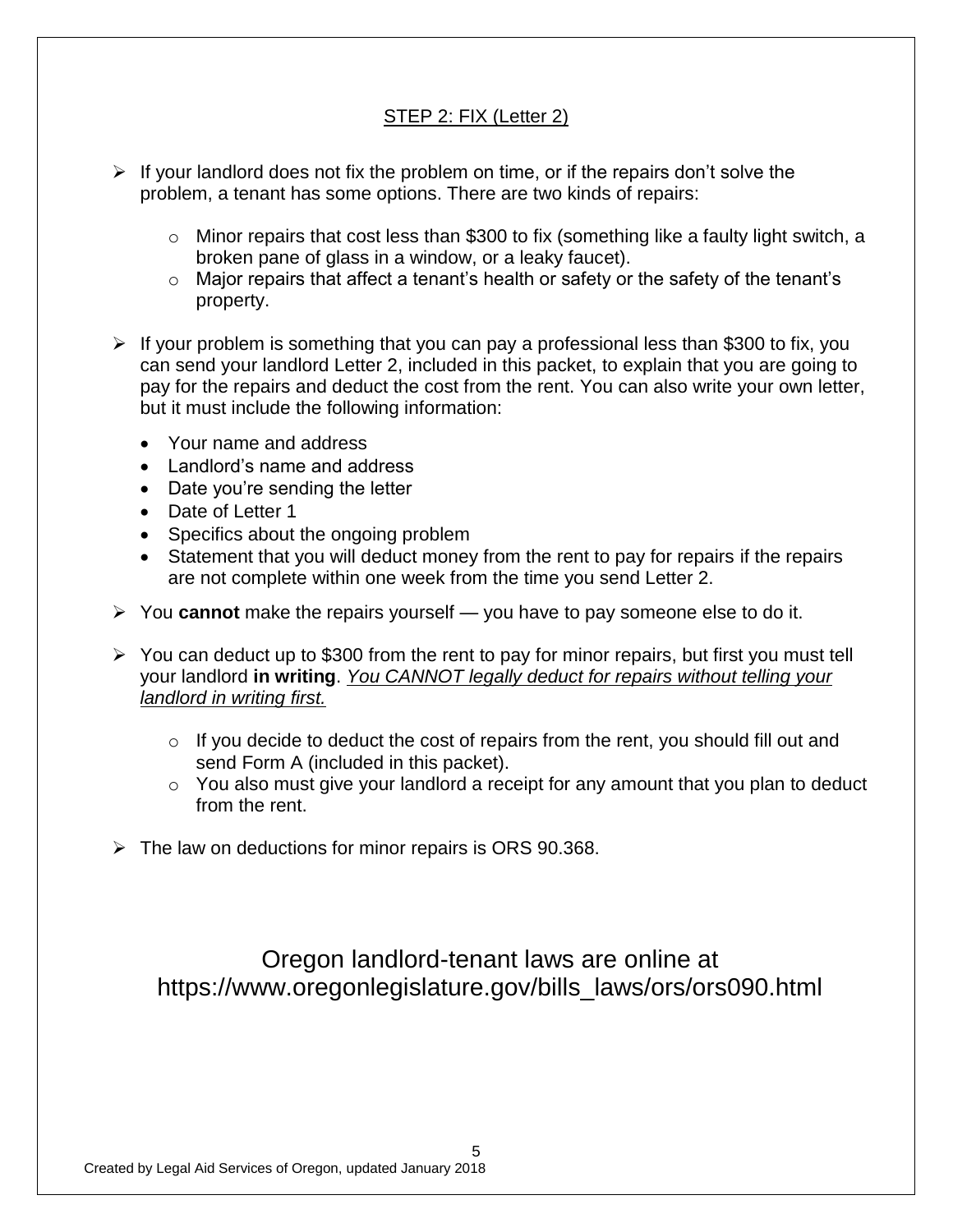#### STEP 3: OTHER SOLUTIONS

- $\triangleright$  If the landlord still refuses to fix the problem, you may have other options.
- $\triangleright$  Call your city or county to find out if your area has a municipal or county health, safety, or sanitation code.
- $\triangleright$  If there is such a code, your landlord may be in violation of the code for failure to maintain the rental unit.
	- $\circ$  This is more likely if the repairs involve problems with sewage, electricity, mold, or a rodent or insect infestation.
- $\triangleright$  If you receive a housing subsidy, the landlord is required to maintain the unit. If the landlord refuses to make repairs, you can contact your housing caseworker to report that the unit needs repairs.
	- $\circ$  This could create problems, though, because it's possible that the housing authority could stop paying the landlord if the problems are bad enough. You might be required to move.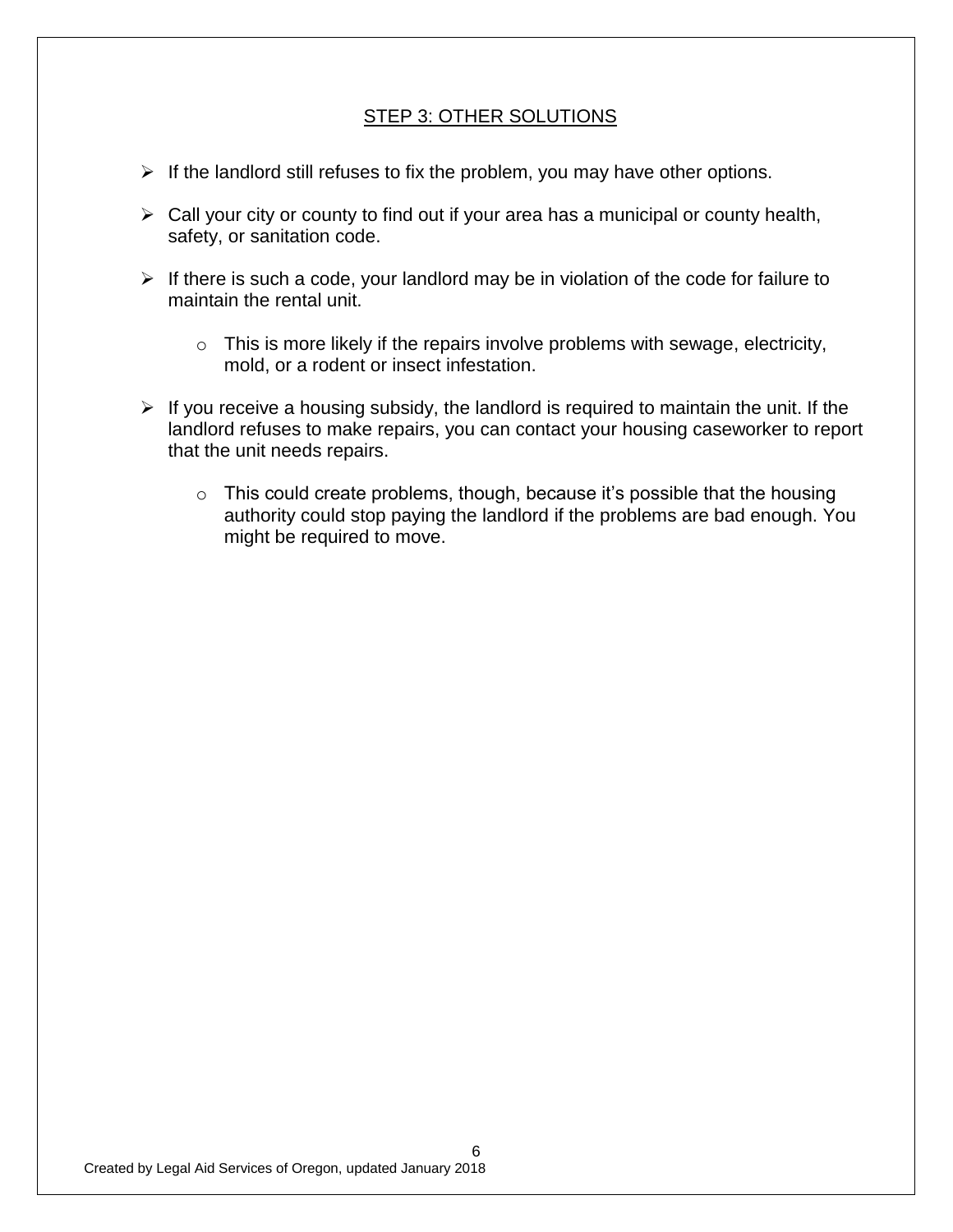#### STEP 4: ALTERNATE HOUSING (Letter 3)

- $\triangleright$  If your landlord is not fixing the problem and you believe that there is a serious threat to your health, safety, or property, you may need to temporarily move out of your rental. You should only do this if it is obvious what the risk is or if you have some kind of **written proof** that staying in your rental is dangerous to you or your family.
- $\triangleright$  Obvious risks would include things like:
	- A door to the outside that can't be closed or locked
	- A broken window or windows that let the weather in or that someone could enter through
	- A sewage leak
	- Flooding or flooding damage
	- Fire damage
	- A gas leak
	- Missing or damaged roof or walls
	- Major rat or mouse infestation
- $\triangleright$  If the risk is not obvious, it could be something like:
	- Major mold issue that is causing health problems
	- Unclean or tainted water supply
- $\triangleright$  If the risk is not obvious, you should only move out of your rental if you have written proof of the risk of harm. That proof could be:
	- A letter from a health care provider
	- A report from code enforcement or another official agency
- $\triangleright$  If you believe that you are in danger if you stay, you should send Letter 3 to your landlord. That letter gives you three options. You can:
	- 1) Terminate your rental agreement with 48 hours' notice;
	- 2) Move into a motel and deduct the cost of the motel from the rent; OR
	- 3) Pay partial rent to make up for the reduced value of your rental.
- Again, you **cannot** legally withhold rent using this option unless you have proof that you have given your landlord a **written notice** about the problem and told the landlord that you intend to withhold rent.
	- $\circ$  DO NOT, under any circumstances, withhold rent without giving your landlord written notice first — you could lose your housing.
- If you withhold rent, **hold on to it and keep it in a safe place**.
	- o Don't spend it on something else, unless it's related to your housing (like a motel).
	- o If you withhold rent to pay for a motel or other alternate housing, **you must keep receipts**.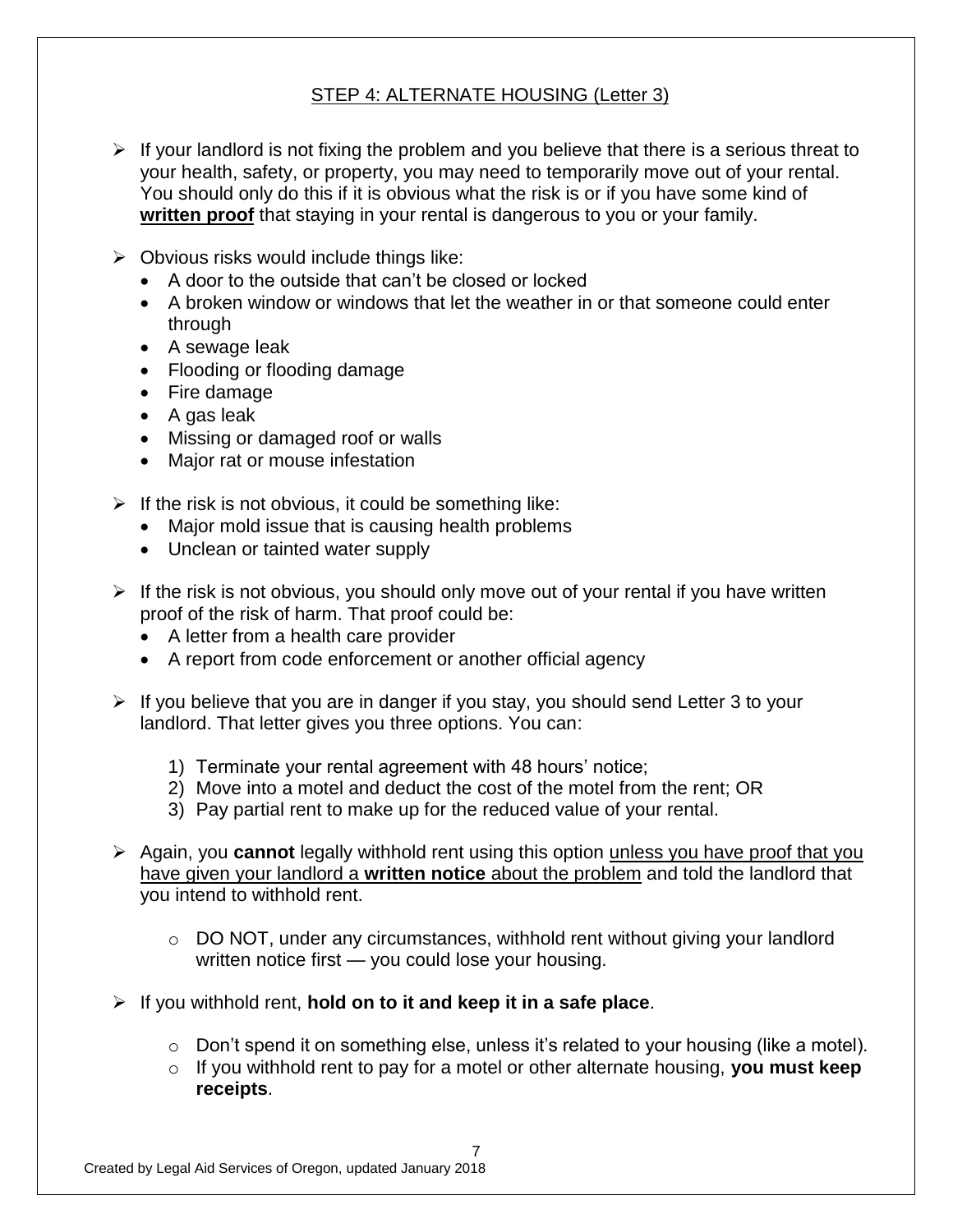#### STEP 5: LEGAL CONSEQUENCES

- $\triangleright$  If you do decide to withhold rent from your landlord, the landlord may issue you a nonpayment notice or a termination notice. If that happens, you should talk to a lawyer.
- $\triangleright$  For legal assistance, you can contact the Oregon State Bar's lawyer referral service at 800-452-7636.
- $\triangleright$  There is also information and assistance available to help you represent yourself in court. For more information, go to your county law library or visit http://www.courts.oregon.gov/help/Documents/civiltrialbrochure.pdf.
- $\triangleright$  Whatever option you choose, it's important that you respond to the notice as soon as possible. After the deadline in the termination notice passes, your landlord can take you to court to try to evict you. BUT, if you have followed these steps **exactly** and **kept copies of all of the required paperwork**, you should be able to prove that you deducted rent as allowed by law. This will be a legal defense against an eviction.
- $\triangleright$  If your landlord sends you a nonpayment notice, you should respond in writing. Explain that you withheld rent as permitted by law, and that you've provided written repair requests before withholding rent. If possible, let the landlord know that you still have the rent that you withheld.
- $\triangleright$  If you withheld rent to pay for minor repairs or the cost of alternate housing, provide your landlord with copies of your receipts.
- $\triangleright$  If your landlord decides to take you to court, you will receive a summons. It's very important that you show up to court on the date and time stated in the summons.  $\circ$  If you don't show up, your landlord will win automatically.
- $\triangleright$  If you and your landlord can't come to an agreement at the first appearance, you must ask for a trial. To ask for a trial, you'll need to file an answer with the court and either pay a filing fee or apply for a fee waiver.
- $\triangleright$  Be prepared to present copies of the letters you sent your landlord requesting repairs, and any receipts, to the judge at trial.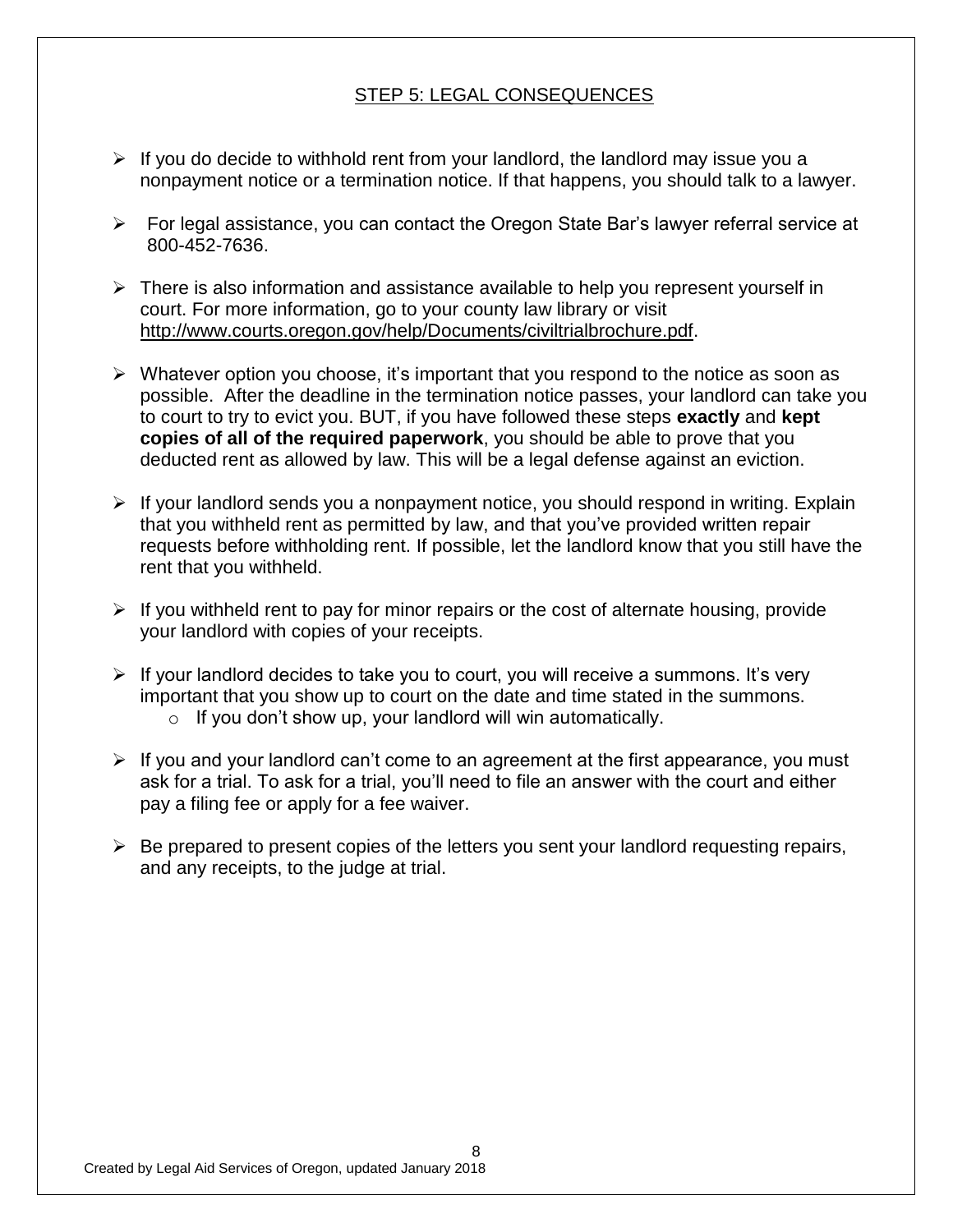#### OTHER LEGAL OPTIONS

Tenants also have the legal right to sue their landlords for reduced rental value if the rental has been in poor condition for a long time. There are two ways that a tenant can do this:

- $\triangleright$  As a counterclaim in an eviction
- $\triangleright$  As an independent lawsuit

#### Counter claim:

If your landlord is trying to evict you and you are asking for a trial, you can also file a **counterclaim** against the landlord. In the counterclaim, you can ask for the court to order the landlord to pay you back for the excess rent the landlord charged for a rental that wasn't livable.

If you decide to file a counterclaim, keep in mind that the court can order you to pay the full rent into court while the case is going on. This means that, if you're being evicted for nonpayment of rent and you don't have the money to pay the rent, you may not be able to bring a counterclaim.

#### Independent lawsuit:

You don't have to wait for an eviction case to try to get back some of the rent that you paid to your landlord. You can also file your own lawsuit. Depending on how much of the rent you think you should get back, you can sue in small claims court. Small claims court is a simplified process for people who don't have lawyers to sue for up to \$10,000. If you want more information about suing in small claims court, go to www.oregonrentersrights.org or call Legal Aid at (503) 224-4086 and ask for a copy of our Renter's Handbook on Small Claims Court. You can also go to the Oregon State Bar's website,

http://www.osbar.org/public/legalinfo/1061\_SmallClaims.htm.

You don't have to sue in small claims court. If you want to sue your landlord for more than \$750, you can sue in regular civil court. That process is more complicated, and you will probably need a lawyer to help you.

No matter how you decide to try to get back money for reduced rental value, you should be prepared to prove that the rental was in such bad condition that you shouldn't have to pay full rent. If you've followed the steps in this booklet, you should have plenty of evidence, like:

- Photos of the problems
- Written repair requests to the landlord
- Letters or other papers from health care providers about the problems
- Reports from building inspectors, code inspectors, or public housing inspectors
- Eyewitness testimony from you, your family, or friends about the condition of the rental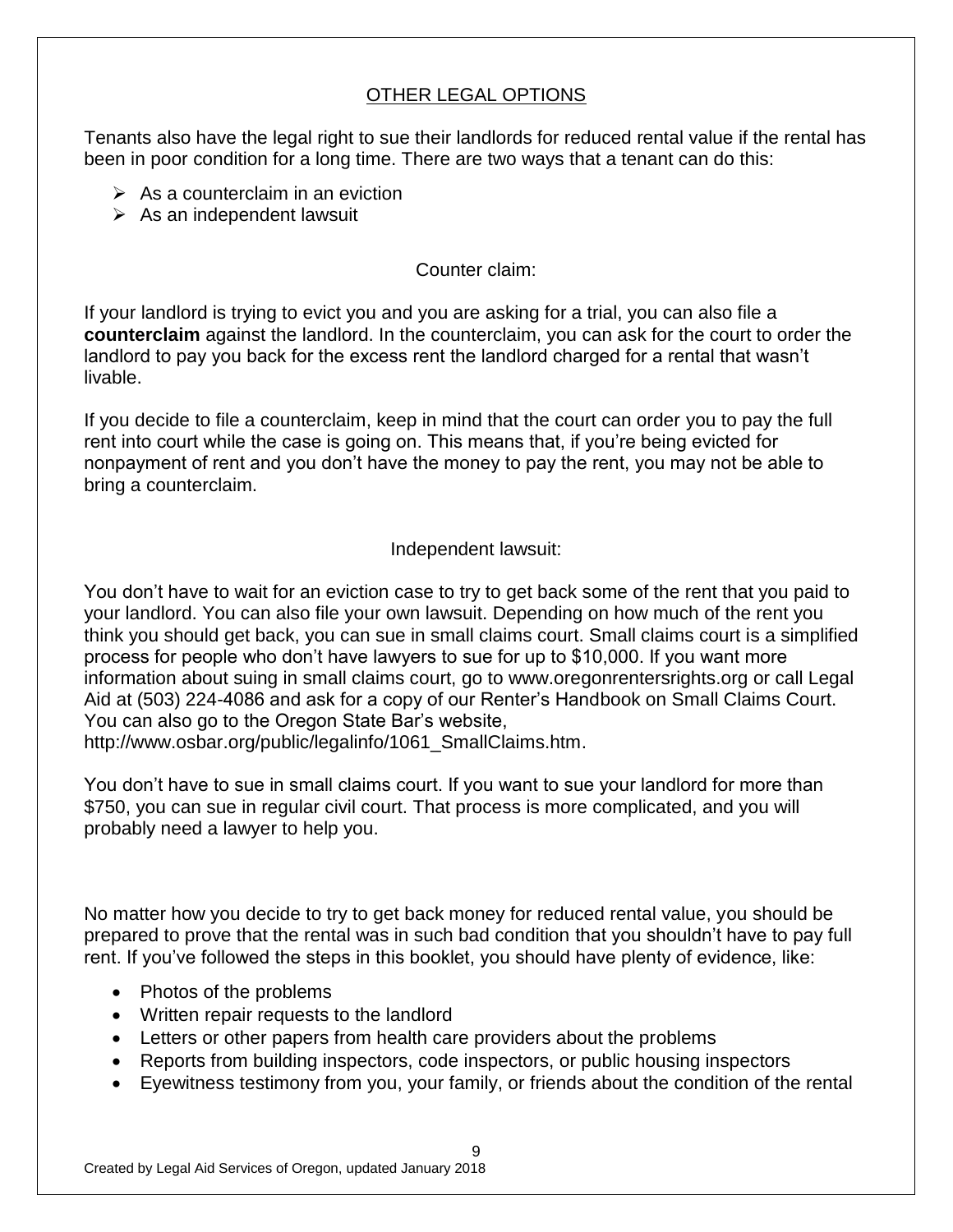## **REPAIR CHECKLIST FOR TENANTS**

Note: Access to a camera or camera-phone will be necessary to complete these steps

| <b>TENANT INFORMATION</b>                                 |  |  |
|-----------------------------------------------------------|--|--|
| Name of tenant:                                           |  |  |
| Address of unit:                                          |  |  |
| Name of landlord or<br>property<br>management<br>company: |  |  |
| Date of move in:                                          |  |  |
| Date of first repair<br>request:                          |  |  |

| <b>CHECKLIST</b> |                                                                                              |                |                              |  |
|------------------|----------------------------------------------------------------------------------------------|----------------|------------------------------|--|
|                  | Task                                                                                         | Date completed | Location of<br>documentation |  |
|                  | Document problem with photos                                                                 |                |                              |  |
|                  | List all property damage on Property<br>Damage Itemized List (below)                         |                |                              |  |
|                  | Notify landlord/ property manager in<br>writing with Letter 1. Keep a copy<br>of the letter. |                |                              |  |
|                  | Photograph problem after landlord<br>entry to repair                                         |                |                              |  |
|                  | Notify landlord with Letter 2. Keep<br>a copy of the letter.                                 |                |                              |  |
|                  | Contact local code enforcement                                                               |                |                              |  |
|                  | If necessary, pay for repairs, save<br>receipt, deduct cost from rent using<br>Form A        |                |                              |  |
|                  | Document second repair attempt, if<br>applicable                                             |                |                              |  |
|                  | Send Letter 3. Keep a copy of the<br>letter.                                                 |                |                              |  |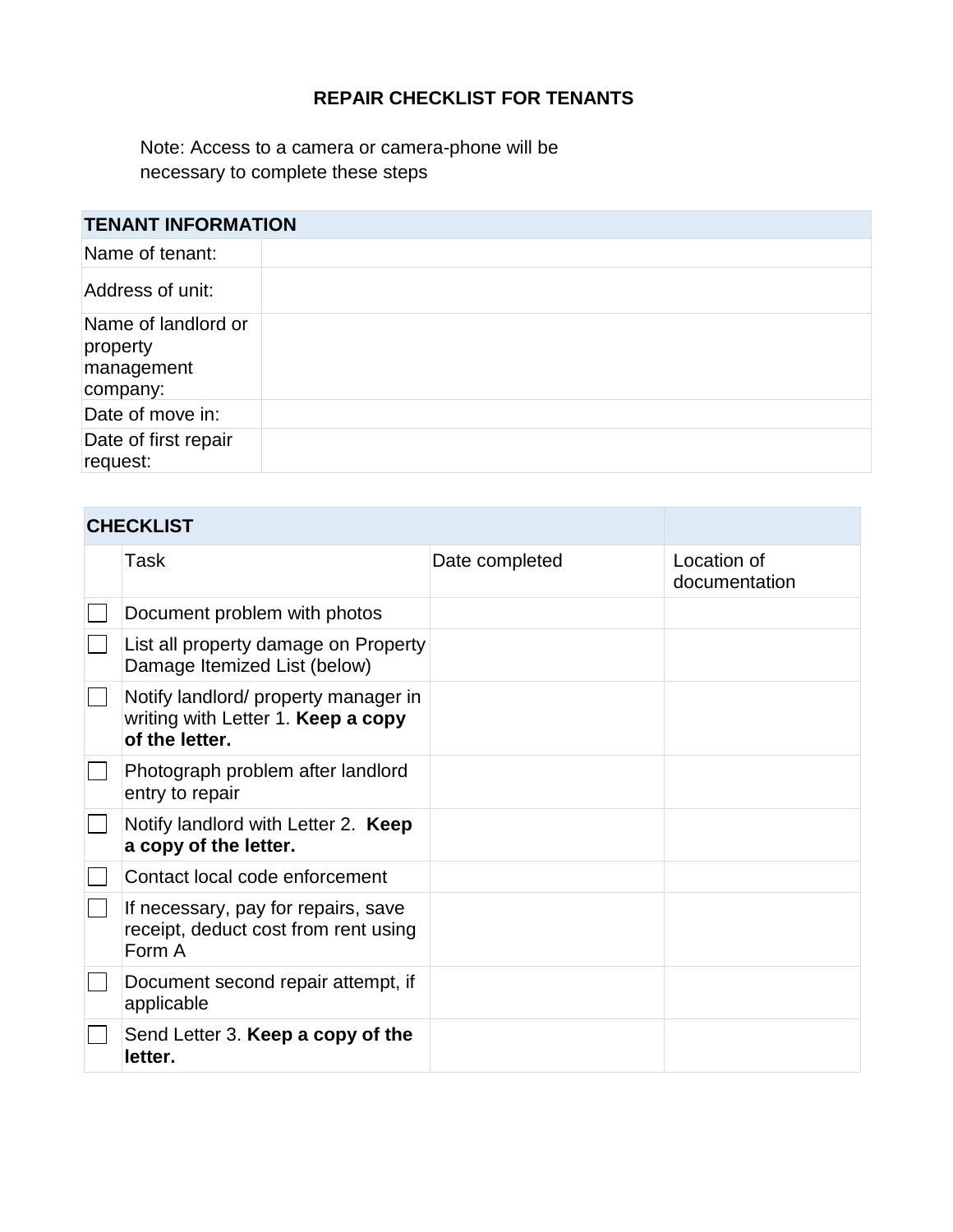| <b>NOTES &amp; ADDITIONAL INFO:</b> |  |  |  |  |
|-------------------------------------|--|--|--|--|
| Agencies contacted:                 |  |  |  |  |
| Dates/ times of<br>landlord contact |  |  |  |  |
| Health symptoms:                    |  |  |  |  |
| Other notes:                        |  |  |  |  |
|                                     |  |  |  |  |
|                                     |  |  |  |  |
|                                     |  |  |  |  |

| PROPERTY DAMAGE ITEMIZED LIST |                  |                   |  |
|-------------------------------|------------------|-------------------|--|
| Item                          | Damage Described | Approximate Value |  |
|                               |                  |                   |  |
|                               |                  |                   |  |
|                               |                  |                   |  |
|                               |                  |                   |  |
|                               |                  |                   |  |
|                               |                  |                   |  |
|                               |                  |                   |  |
|                               |                  |                   |  |
|                               |                  |                   |  |
|                               |                  |                   |  |
|                               |                  |                   |  |
|                               |                  |                   |  |
|                               |                  |                   |  |
|                               |                  |                   |  |
|                               |                  |                   |  |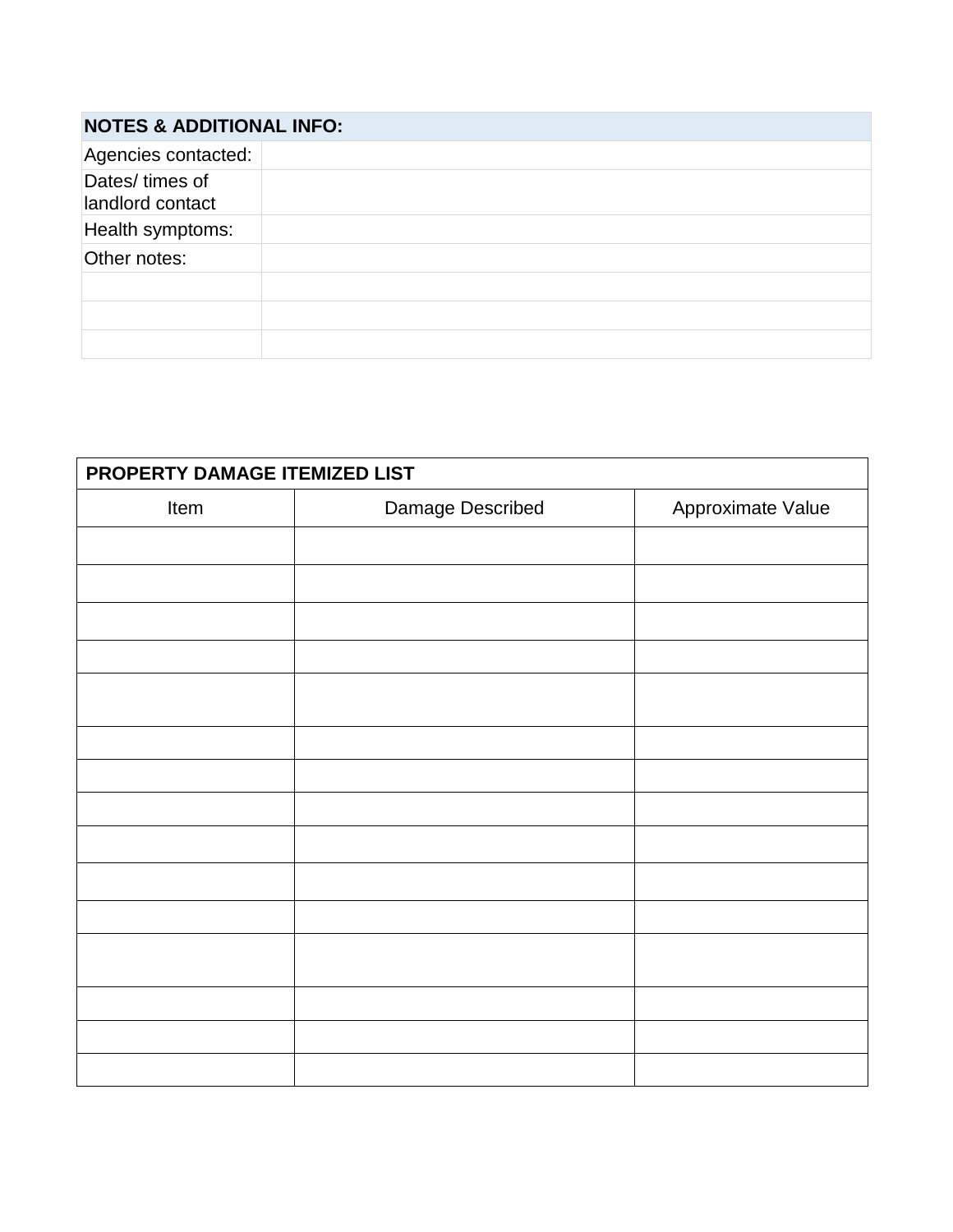# Letter 1

| Dear Landlord:                                                                                |  |  |  |
|-----------------------------------------------------------------------------------------------|--|--|--|
| I am writing to notify you about the following repair issue(s):                               |  |  |  |
|                                                                                               |  |  |  |
|                                                                                               |  |  |  |
|                                                                                               |  |  |  |
| Please contact me by _______________________________(10 days from date of letter) and provide |  |  |  |
|                                                                                               |  |  |  |
| I would like you to enter to make repairs between the hours of ___________ and ________.      |  |  |  |
|                                                                                               |  |  |  |
| ORS 90.385 does not permit a landlord to retaliate against a tenant who requests repairs.     |  |  |  |
| Thank you,                                                                                    |  |  |  |
|                                                                                               |  |  |  |

\_\_\_\_\_\_\_\_\_\_\_\_\_\_\_\_\_\_\_\_\_\_\_\_\_\_\_\_\_\_\_\_\_\_\_\_\_\_\_\_\_ (tenant name)

\_\_\_\_\_\_\_\_\_\_\_\_\_\_\_\_\_\_\_\_\_\_\_\_\_\_\_\_\_\_\_\_\_\_\_\_\_\_\_\_\_ (tenant address)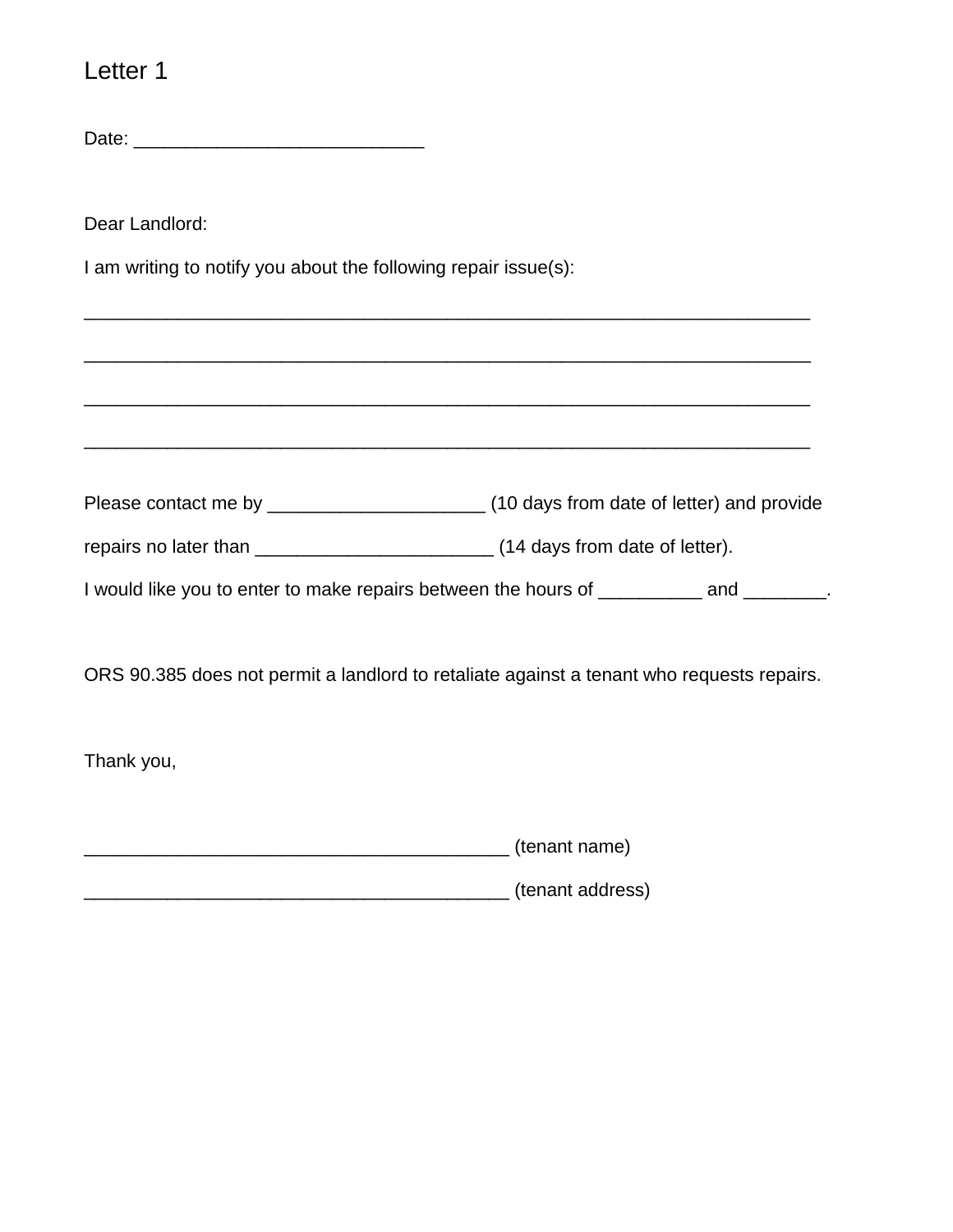# Letter 2

Date: \_\_\_\_\_\_\_\_\_\_\_\_\_\_\_\_\_\_\_\_\_\_\_\_\_\_\_\_

Dear Landlord:

I wrote to you on \_\_\_\_\_\_\_\_\_\_\_\_(date of Letter 1) to notify you of a repair issue in my rental unit. However, the problem has not been solved.

ORS 90.368 permits a tenant to repair habitability problems that cost less than \$300 and deduct the cost from the rent. With this letter, I am notifying you that if you do not solve the problem by \_\_\_\_\_\_\_\_\_\_\_\_(10 days from date of letter) I will pay for the repairs to be made, retain the receipt, and deduct the cost from next month's rent. If that does not solve the problem, I will pursue other legal options as permitted by ORS 90.360 or 90.365.

If my property is damaged because of your failure to repair the unit, I have the right to seek reimbursement from you in small claims court.

Thank you,

\_\_\_\_\_\_\_\_\_\_\_\_\_\_\_\_\_\_\_\_\_\_\_\_\_\_\_\_\_\_\_\_\_\_\_\_\_\_\_\_\_ (tenant name)

\_\_\_\_\_\_\_\_\_\_\_\_\_\_\_\_\_\_\_\_\_\_\_\_\_\_\_\_\_\_\_\_\_\_\_\_\_\_\_\_\_ (tenant address)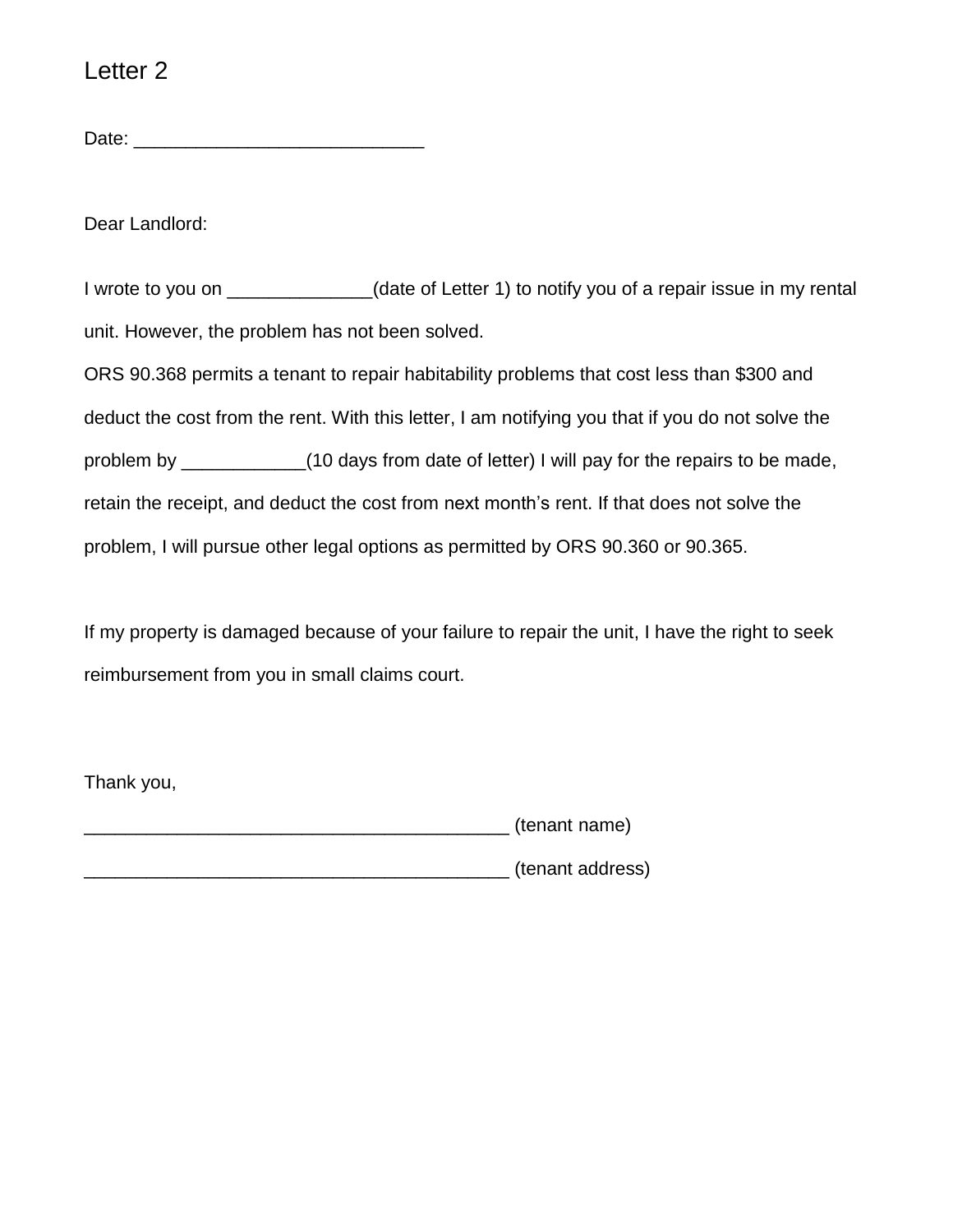# Letter 3

Date: \_\_\_\_\_\_\_\_\_\_\_\_\_\_\_\_\_\_\_\_\_\_\_\_\_\_\_\_

Dear Landlord:

I wrote to you on \_\_\_\_\_\_\_\_\_\_\_\_\_\_\_\_ (date of Letter 1) and \_\_\_\_\_\_\_\_\_\_\_\_\_\_\_\_ (date of Letter 2) to notify you of a serious problem in my rental unit. The problem has not been solved.

The ongoing problem represents a serious risk to my health, safety, and/ or property and places you in violation of the rental agreement and ORS 90.320. I have provided you with reasonable time and reasonable access to fix the problem. If repairs are not complete by

\_\_\_\_\_\_\_\_\_\_\_\_\_\_\_\_\_\_ (at least 3 days from date of letter) I am notifying you that I will seek the

following remedy or remedies as permitted by ORS 90.365:

[ ] Terminate the rental agreement

[] Recover damages for diminished rental value of the unit and deduct damages from the rent

[] Procure substitute housing until the problem is solved. I will be excused from paying rent

during this period and can recover any cost in excess of the rent as damages.

Thank you,

\_\_\_\_\_\_\_\_\_\_\_\_\_\_\_\_\_\_\_\_\_\_\_\_\_\_\_\_\_\_\_\_\_\_\_\_\_\_\_\_\_ (tenant name)

\_\_\_\_\_\_\_\_\_\_\_\_\_\_\_\_\_\_\_\_\_\_\_\_\_\_\_\_\_\_\_\_\_\_\_\_\_\_\_\_\_ (tenant address)